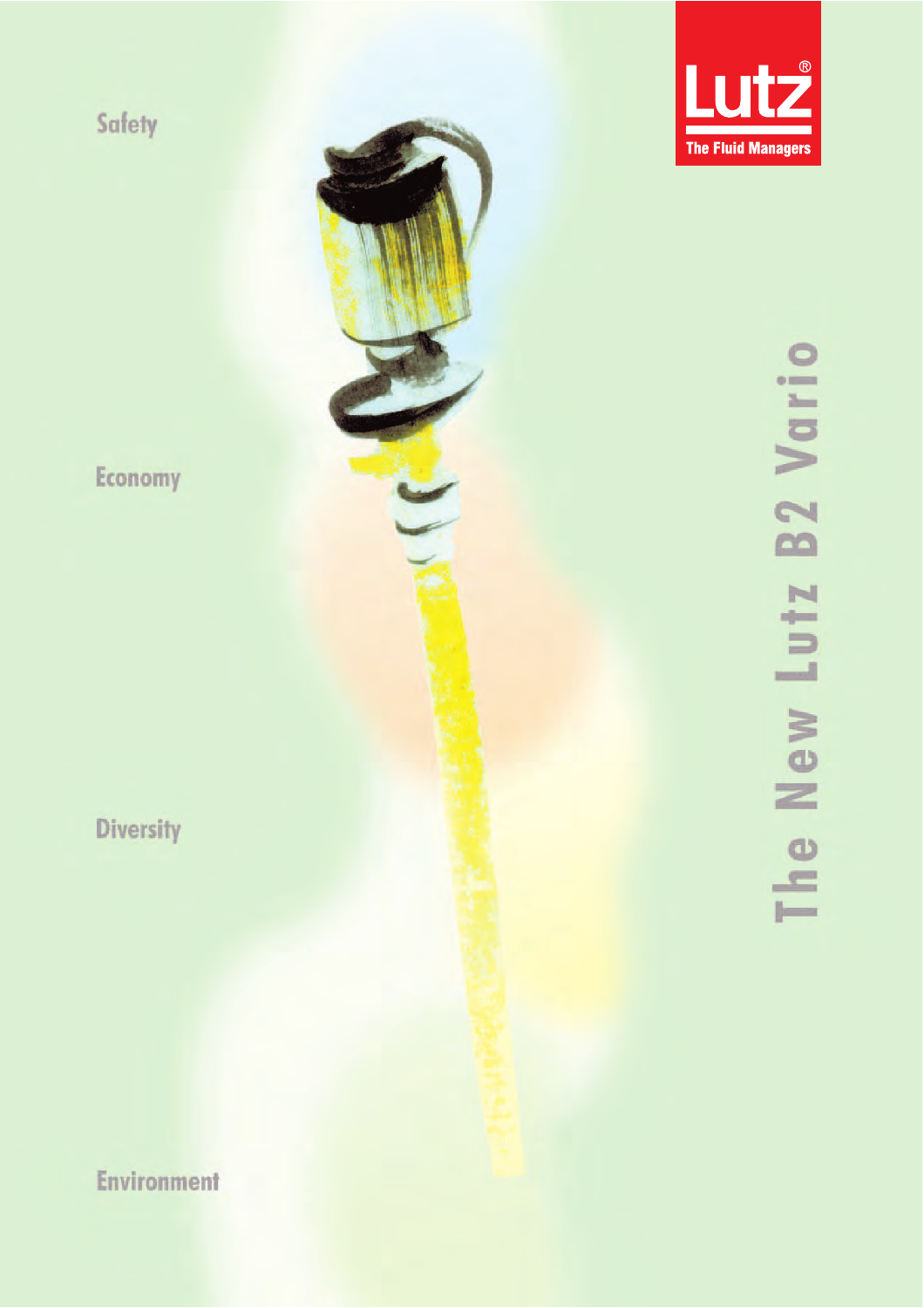### From the laboratory to the production



The new Lutz B2 Vario Pump comes with more features and benefits to meet the needs of working in clean and quiet environments. The speed-controllable motor and the new nozzle in the set version permits small quantities of liquids to be transferred safely and quietly. The modular construction permits effortless servicing without special tools.





| <b>Feature</b>                             | <b>Function</b>                                           | <b>Benefit</b>                            |
|--------------------------------------------|-----------------------------------------------------------|-------------------------------------------|
| Speed controller                           | Flow regulation                                           | Spillage and waste reduction              |
| Light weight                               | <b>Mobility</b>                                           | Easy to lift and carry                    |
| Refined air flow                           | Noise reduction                                           | <b>Quiet operation</b>                    |
| Modular design                             | Simplifies construction                                   | Easy to service and maintain              |
| Mixed flow impeller<br>and diffusor        | Improved hydraulics                                       | Better efficiency and<br>maximum emptying |
| Lower bearing<br>support assembly          | Supports shaft                                            | Minimises shaft deflection                |
| Guide bushing in ETFE                      | Minimises shaft deflection                                | Increases shaft life                      |
| High chemically resistant<br>plain bearing | Supports and protects shaft                               | Increased reliability                     |
| Replaceable pump foot<br>in PVDF           | Houses impeller<br>assembly                               | Protects pump from<br>high impacts        |
| U Type metal retainer                      | Secures motor and pump tube<br>and provides quick release | No screws required<br>for disassembly     |
| Sealless design                            | No mechanical seal                                        | No risk of dry running                    |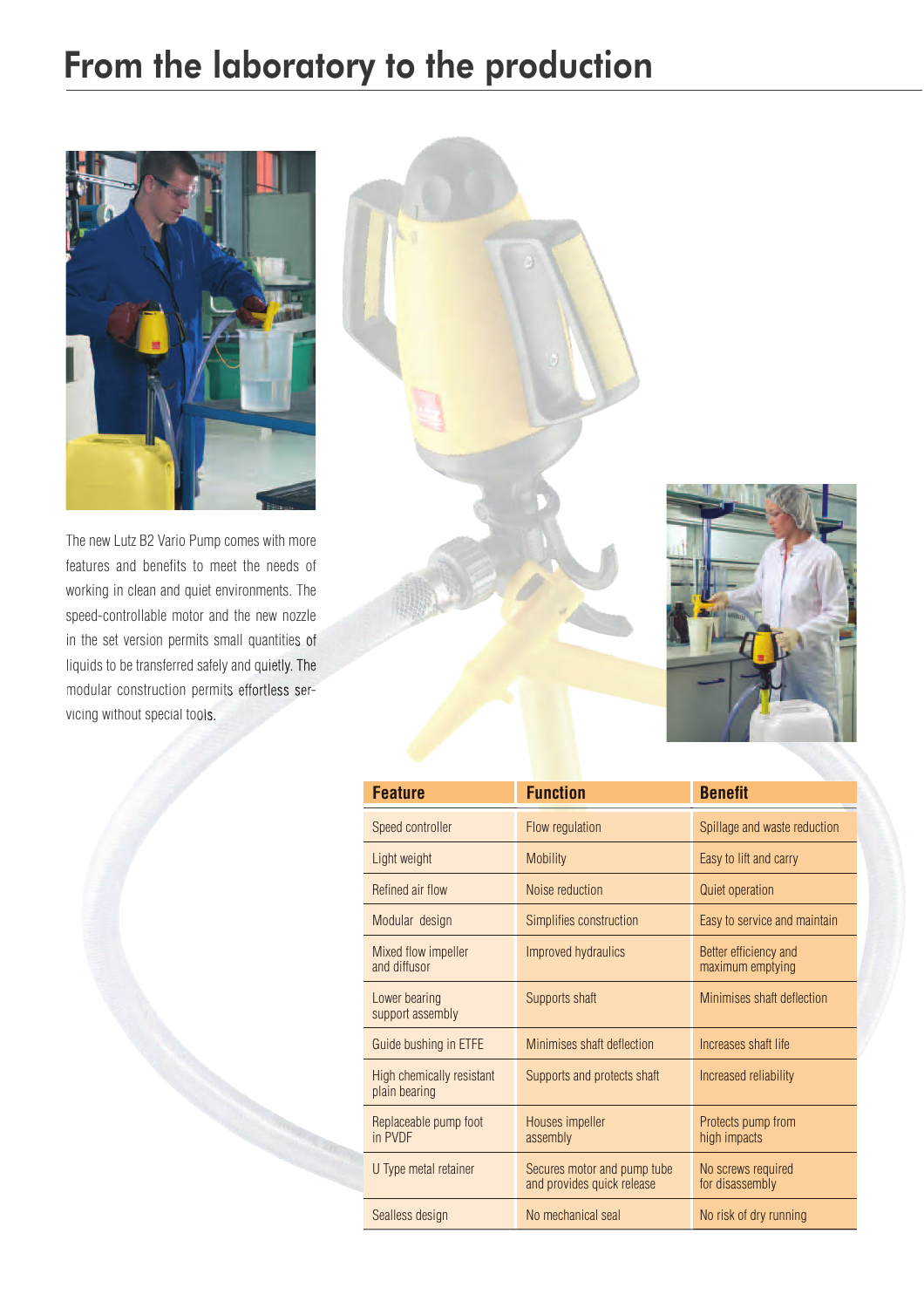### Lutz Drum and Container Pumps

B2 Vario (polypropylene or stainless steel)



**SS-SL 28** 

 $20$ 

Measured values ( $\pm$  10%) determined with water at 20 °C.

40

60

80

 $Q$  ( $l/min$ .)

 $\mathbf{0}$ 

 $\Omega$ 

#### **Materials (coming into contact with the pumped medium)**

| Housing:               | PP/PVDF     | Stainless steel (1.4571) |
|------------------------|-------------|--------------------------|
| Impeller:              | PP          | <b>ETFE</b>              |
| Seals:                 | none        | none                     |
| Mechanical seals: none |             | none                     |
| Bearing:               | ETFE/PTFE   | ETFE/PTFE                |
| Drive shaft:           | Hastelloy C | Stainless steel (1.4571) |
|                        |             |                          |
|                        |             |                          |
|                        |             |                          |
|                        |             |                          |

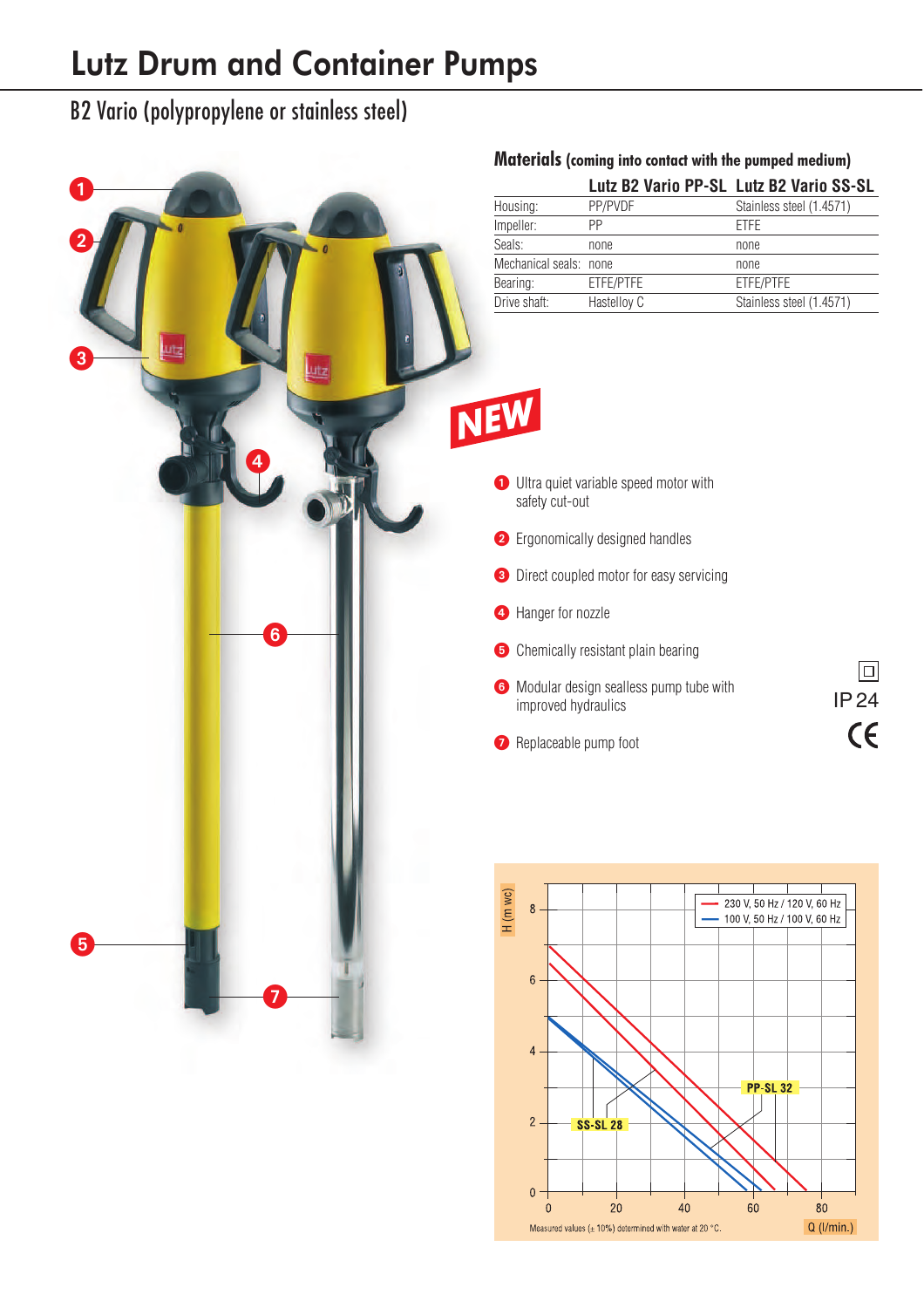### Lutz B2 Vario (polypropylene or stainless steel)

### for the laboratory and research sector

| <b>Pump</b>                        |                               | <b>Lutz B2 Vario PP-SL 32</b>                                                                                                                                                                       |                       |                         | Productdetail |
|------------------------------------|-------------------------------|-----------------------------------------------------------------------------------------------------------------------------------------------------------------------------------------------------|-----------------------|-------------------------|---------------|
| Drive motor                        |                               | Universal motor, on/off switch with variable speed controller,<br>double insulated on protection class II, protection class IP 24,<br>with integrated motor protection switch, 3 m connection cable |                       |                         |               |
| <b>Motor</b>                       | Voltage<br>Power<br>Frequency | 100V<br>180W<br>50 Hz/60 Hz                                                                                                                                                                         | 120V<br>180W<br>60 Hz | 230 V<br>200 W<br>50 Hz |               |
| Material:                          | Pump tube<br>Impeller         | <b>PP</b><br>PP                                                                                                                                                                                     | PP<br>PP              | <b>PP</b><br>PP         |               |
| Type of Impeller                   |                               | R                                                                                                                                                                                                   | $\mathsf{R}$          | $\mathsf{R}$            |               |
| Category 1 / 2 (acc. to Atex 100a) |                               | n <sub>0</sub>                                                                                                                                                                                      | n <sub>0</sub>        | n <sub>0</sub>          |               |
| Immersion tube diameter: up to mm  |                               | 32                                                                                                                                                                                                  | 32                    | 32                      |               |
| Hose connection:                   | Nominal diameter mm           | 19                                                                                                                                                                                                  | 19                    | 19                      |               |
|                                    | Outer thread                  | G <sub>1</sub>                                                                                                                                                                                      | G <sub>1</sub>        | G <sub>1</sub>          |               |
| Delivery rate*                     | up to I/min.                  | 62                                                                                                                                                                                                  | 72                    | 75                      |               |
| Delivery head*                     | up to m wc                    | 5                                                                                                                                                                                                   | 6.8                   | $\overline{7}$          |               |
| Temperature of medium:             | up to $\degree$ C             | $-15$ up to $+50$                                                                                                                                                                                   | $-15$ up to $+50$     | $-15$ up to $+50$       |               |
| Viscosity**                        | up to mPas                    | 300                                                                                                                                                                                                 | 300                   | 300                     |               |
| <b>Density</b>                     | up to kg/dm <sup>3</sup>      | 1.3                                                                                                                                                                                                 | 1.3                   | 1.3                     |               |
| Weight (kg)                        | $motor + pump$ tube           | $2.2 - 2.5$                                                                                                                                                                                         | $2.2 - 2.5$           | $2.2 - 2.5$             |               |
| 500 mm<br>Length:                  | Order No.                     | 0201-523                                                                                                                                                                                            | 0201-520              | 0201-500                |               |
| Length:<br>700 mm                  | Order No.                     | 0201-524                                                                                                                                                                                            | 0201-521              | 0201-501                |               |
| Length: 1000 mm                    | Order No.                     | 0201-525                                                                                                                                                                                            | 0201-522              | 0201-502                |               |
| * Determined with water at 20 °C   | ** Determined with oil        | Special lengths, other voltages and frequencies on request.                                                                                                                                         |                       |                         |               |

| <b>Pump</b>                        |                                     |                                                                                                                                                                                                     | <b>Lutz B2 Vario SS-SL 28</b>                                |                                       |  |
|------------------------------------|-------------------------------------|-----------------------------------------------------------------------------------------------------------------------------------------------------------------------------------------------------|--------------------------------------------------------------|---------------------------------------|--|
| Drive motor                        |                                     | Universal motor, on/off switch with variable speed controller,<br>double insulated on protection class II, protection class IP 24,<br>with integrated motor protection switch, 3 m connection cable |                                                              |                                       |  |
| <b>Motor</b>                       | Voltage<br>Power<br>Frequency       | 100 V<br>180W<br>50 Hz/60 Hz                                                                                                                                                                        | 120 V<br>180 W<br>$60$ Hz                                    | 230 V<br>200 W<br>50 Hz               |  |
| Material:                          | Pump tube<br>Impeller               | <b>ETFE</b>                                                                                                                                                                                         | Stainless steel 1.4571 Stainless steel 1.4571<br><b>ETFE</b> | Stainless steel 1.4571<br><b>ETFE</b> |  |
| Type of impeller                   |                                     | R                                                                                                                                                                                                   | R                                                            | $\mathsf{R}$                          |  |
| Category 1 / 2 (acc. to Atex 100a) |                                     | n <sub>0</sub>                                                                                                                                                                                      | n <sub>0</sub>                                               | n <sub>0</sub>                        |  |
| Immersion tube diameter: up to mm  |                                     | 28                                                                                                                                                                                                  | 28                                                           | 28                                    |  |
| Hose connection:                   | Nominal diameter mm<br>Outer thread | 19<br>G <sub>1</sub>                                                                                                                                                                                | 19<br>G <sub>1</sub>                                         | 19<br>G <sub>1</sub>                  |  |
| Delivery rate*                     | up to I/min.                        | 58                                                                                                                                                                                                  | 65                                                           | 68                                    |  |
| Delivery head*                     | up to m wc                          | 5                                                                                                                                                                                                   | 6.5                                                          | 6.5                                   |  |
| Temperature of medium:             | up to $\degree$ C                   | $-15$ up to $+90$                                                                                                                                                                                   | $-15$ up to $+90$                                            | $-15$ up to $+90$                     |  |
| Viscosity**                        | up to mPas                          | 300                                                                                                                                                                                                 | 300                                                          | 300                                   |  |
| <b>Density</b>                     | up to kg/dm <sup>3</sup>            | 1.3                                                                                                                                                                                                 | 1.3                                                          | 1.3                                   |  |
| Weight (kg)                        | $motor + pump$ tube                 | $2.9 - 3.5$                                                                                                                                                                                         | $2.9 - 3.5$                                                  | $2.9 - 3.5$                           |  |
| 500 mm<br>Length:                  | Order No.                           | 0201-543                                                                                                                                                                                            | 0201-540                                                     | 0201-510                              |  |
| 700 mm<br>Length:                  | Order No.                           | 0201-544                                                                                                                                                                                            | 0201-541                                                     | 0201-511                              |  |
| Length: 1000 mm                    | Order No.                           | 0201-545                                                                                                                                                                                            | 0201-542                                                     | 0201-512                              |  |

\* Determined with water at 20 °C \*\* Determined with oil Special lengths, other voltages and frequencies on request.

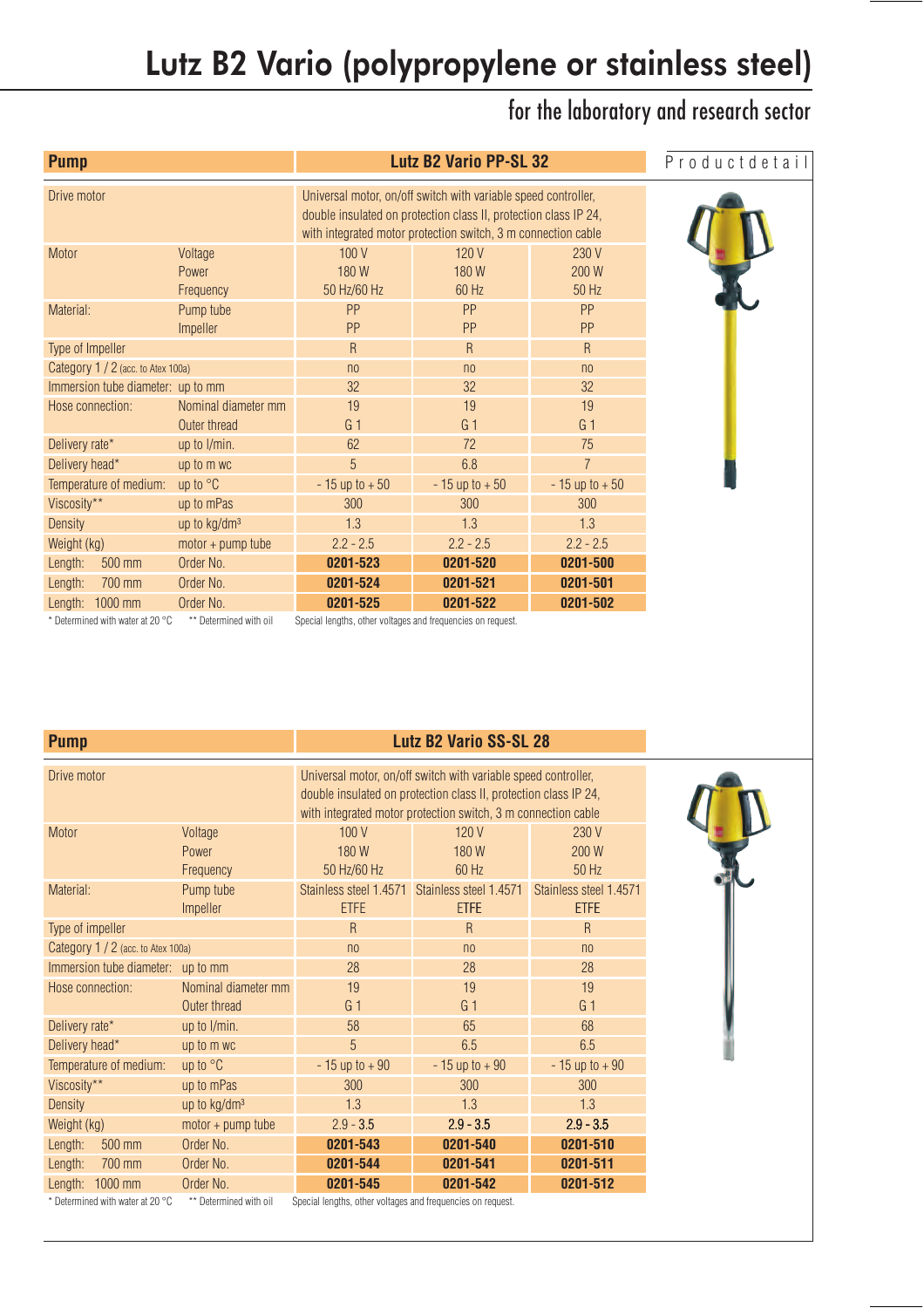## Lutz Pump Sets

Ready for action





### **Pump set consisting of:**

Pump, Lutz-nozzle, 2 x hose clips 3/4", 1.5 m PVC hose 3/4", wall bracket







### **For acids and alkalis**

| Set <sub>1</sub> | Lutz B2 Vario PP-SL 32                                          | Order-No.                        |  |
|------------------|-----------------------------------------------------------------|----------------------------------|--|
|                  | Imm. depth: 500 mm<br>Imm. depth: 700 mm<br>Imm. depth: 1000 mm | 0205-020<br>0205-021<br>0205-022 |  |
|                  |                                                                 |                                  |  |
| Set 2            | Lutz B2 Vario SS-SL 28                                          | Order-No.                        |  |
|                  | Imm. depth: 500 mm<br>Imm. depth: 700 mm<br>Imm. depth: 1000 mm | 0205-030<br>0205-031<br>0205-032 |  |